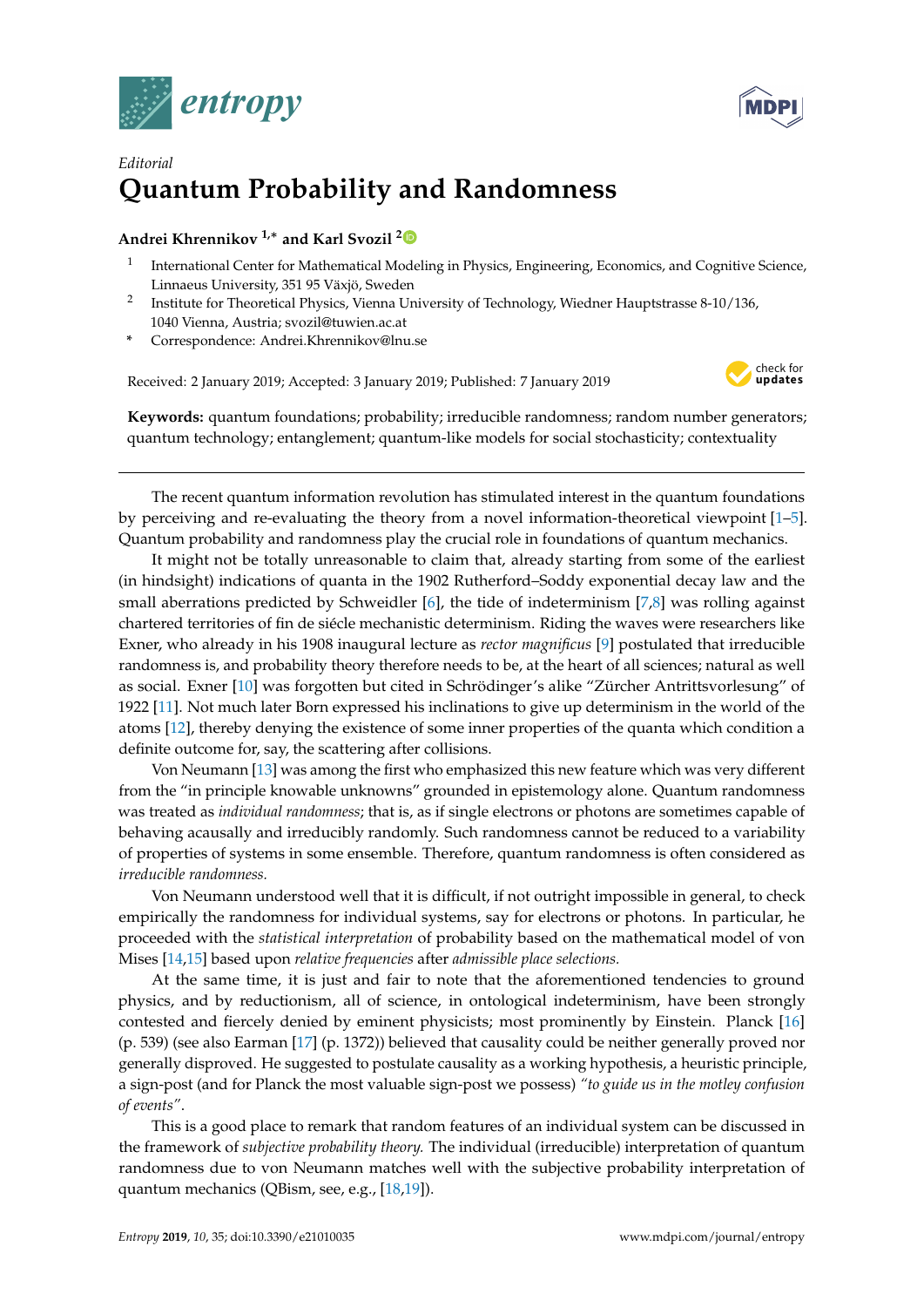The main reason for keeping the statistical interpretation was that the aforementioned individual randomness of quantum systems was considered by von Neumann as one of the basic features of nature (and not of the human mind!). Von Neumann was sure that such a natural phenomenon must be treated statistically (by the same reason Bohr also treated quantum randomness statistically, see [\[20\]](#page-4-9) for details).

In particular, von Neumann remarked [\[13\]](#page-4-2) (pp. 301–302), that, for measurement of some quantity *R* for an ensemble of systems (of any origin),

*It is not surprising that R does not have a sharp value* . . .*, and that a positive dispersion exists. However, two different reasons for this behavior a priori conceivable:*

- *1. The individual systems S*1, . . . , *SN of our ensemble can be in different states, so that the ensemble* [*S*1, . . . , *SN*] *is defined by their relative frequencies. The fact that we do not obtain sharp values for the physical quantities in this case is caused by our lack of information: we do not know in which state we are measuring, and therefore we cannot predict the results.*
- *2. All individual systems S*1, . . . , *SN are in the same state, but the laws of nature are not causal. Then, the cause of the dispersion is not our lack of information, but nature itself, which has disregarded the principle of sufficient cause.*

These are characterizations of epistemic and ontic indeterminism, respectively. Von Neumann favored the second, ontic, case which he considered "important and new" (and which he believed to be able to corroborate [\[21\]](#page-4-10)). Therefore, for von Neumann, quantum randomness is essentially a statistical exhibition of violation of causality, a violation of the principle of sufficient cause.

We compare this kind of randomness with classical interpretations of randomness, see, e.g., Chapter 2 [\[22\]](#page-4-11):

- 1. unpredictability (von Mises),
- 2. complexity-incompressibility (Kolmogorov, Solomonof, Chaitin),
- 3. typicality (Martin-Löf).

It seems that the interpretation of randomness as unpredictability (von Mises) is very close to the interpretation of quantum randomness as an exhibition of acausality.

The article by Pavicic and Megill [\[23\]](#page-4-12), *Vector Generation of Quantum Contextual Sets in Even Dimensional Hilbert Spaces*, is a novel contribution to quantum contextuality theory. As is well known, the most elaborated contextual sets, which offer blueprints for contextual experiments and computational gates, are the Kochen–Specker sets. In this paper, a method of vector generation that supersedes previous methods is presented. It is implemented by means of algorithms and programs that generate hypergraphs embodying the Kochen-Specker property and that are designed to be carried out on supercomputers.

Recent years were characterized by the tremendous development of quantum technology. Quantum random generators are among the most important outputs of this development. As is pointed out in the review by Martínez et al. [\[24\]](#page-4-13), *Advanced Statistical Testing of Quantum Random Number Generators*, the natural laws of the microscopic realm provide a fairly simple method to generate non-deterministic sequences of random numbers, based on measurements of quantum states. In practice, however, the experimental devices on which quantum random number generators are based are often unable to pass some tests of randomness. In this review, two such tests are briefly discussed, the challenges that have to be encountered in experimental implementations are pointed out. Finally, the authors present a fairly simple method that successfully generates non-deterministic maximally random sequences.

The connection between quantum logic and quantum probability is highlighted by Dalla Chiara et al. [\[25\]](#page-4-14) in the paper entitled *Probabilities and Epistemic Operations in the Logics of Quantum Computation.* The authors stress that quantum computation theory has inspired new forms of quantum logic,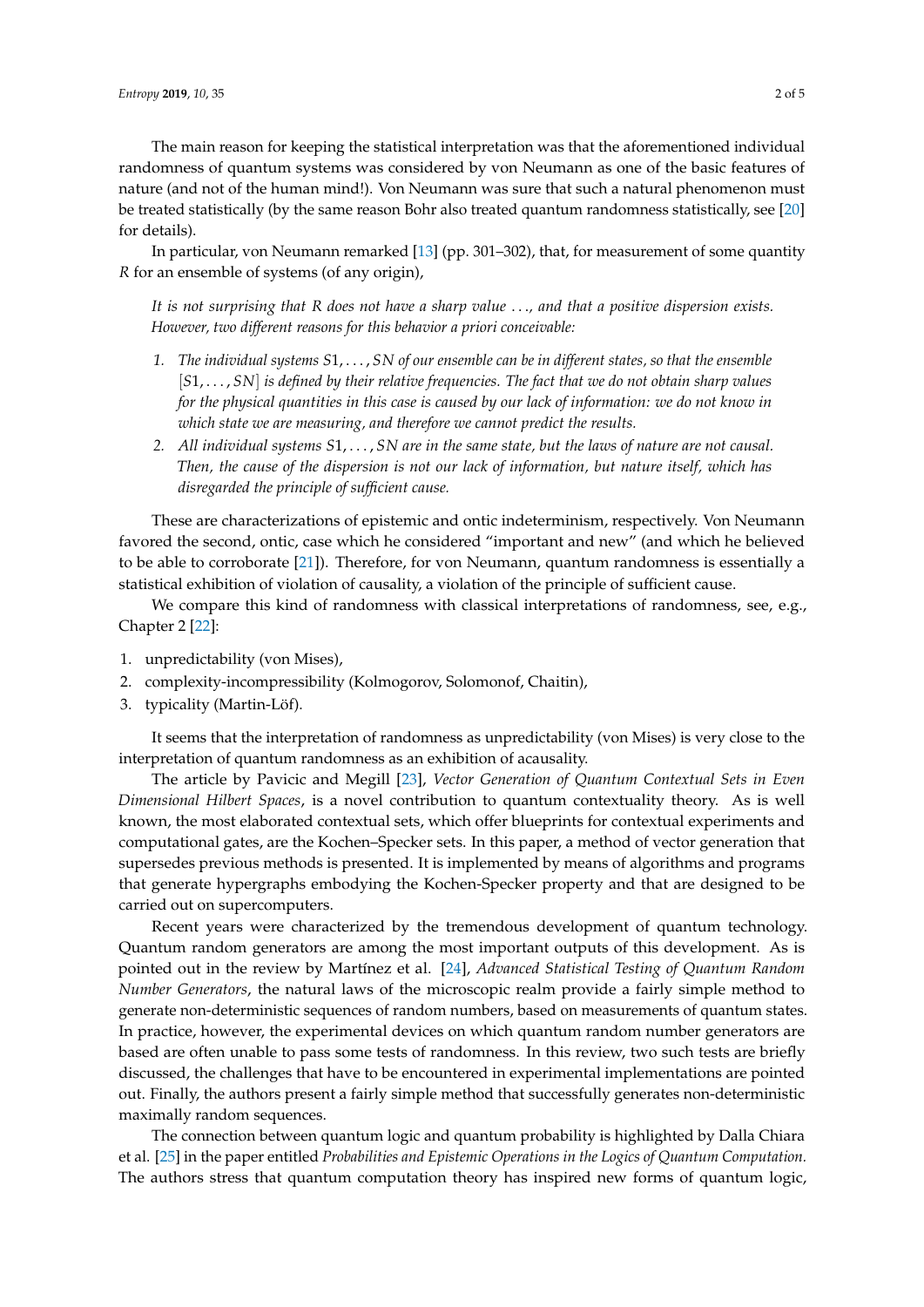called quantum computational logics. In this article, they investigate the epistemic operation (which is informally used in a number of interesting quantum situations): the operation "being probabilistically informed".

In the paper entitled *Enhancing Extractable Quantum Entropy in Vacuum-Based Quantum Random Number Generator*, Guo et al. [\[26\]](#page-4-15) commit to enhancing quantum entropy content in the vacuum noise based quantum RNG. They have taken into account main factors in this proposal to establish the theoretical model of quantum entropy content, including the effects of classical noise, the optimum dynamical analog-digital convertor (ADC) range, the local gain and the electronic gain of the homodyne system.

The work by Enríquez et al. [\[27\]](#page-4-16), *Entanglement of Three-Qubit Random Pure States*, is devoted to studying entanglement properties of generic three-qubit pure states. There are obtained the distributions of both the coefficients and the only phase in the five-term decomposition of Acín et al. for an ensemble of random pure states generated by the Haar measure on *U*(8). Furthermore, the authors analyze the probability distributions of two sets of polynomial invariants. One of these sets allows us to classify three-qubit pure states into four classes. Entanglement in each class is characterized using the minimal Renyi–Ingarden–Urbanik entropy. The numerical findings suggest some conjectures relating some of those invariants with entanglement properties to be ground in future analytical work.

In the article *New Entropic Inequalities and Hidden Correlations in Quantum Suprematism Picture of Qubit States*, Margarita A. Man'ko and Vladimir I. Man'ko [\[28\]](#page-4-17) considered an analog of Bayes' formula and the nonnegativity property of mutual information for systems with one random variable. For single-qubit states, they presented new entropic inequalities in the form of the subadditivity and condition corresponding to hidden correlations in quantum systems. Qubit states are represented in the quantum suprematism picture, where these states are identified with three probability distributions, describing the states of three classical coins, and illustrating the states by Triada of Malevich's squares with areas satisfying the quantum constraints.

In the article by Plotnitsky [\[29\]](#page-4-18), *"The Heisenberg Method": Geometry, Algebra, and Probability in Quantum Theory*, quantum theory is reconsidered in terms of the following principle, which can be symbolically represented as QUANTUMNESS→PROBABILITY→ALGEBRA. The principle states that the quantumness of physical phenomena, that is, the specific character of physical phenomena known as quantum, implies that our predictions concerning them are irreducibly probabilistic, even in dealing with quantum phenomena resulting from the elementary individual quantum behavior (such as that of elementary particles), which in turn implies that our theories concerning these phenomena are fundamentally algebraic, in contrast to more geometrical classical or relativistic theories, although these theories, too, have an algebraic component to them.

The work by Delgado [\[30\]](#page-4-19), *SU*(2) *Decomposition for the Quantum Information Dynamics in* 2*d-Partite Two-Level Quantum Systems*, presents a formalism to decompose the quantum information dynamics in *SU*(2 2*d* ) for 2*d*-partite two-level systems into 2 *<sup>d</sup>*−<sup>1</sup> *SU*(2) quantum subsystems. It generates an easier and more direct physical implementation of quantum processing developments for qubits.

The paper by Marius Nagy and Naya Nagy [\[31\]](#page-4-20), *An Information-Theoretic Perspective on the Quantum Bit Commitment Impossibility Theorem*, proposes a different approach to pinpoint the causes for which an unconditionally secure quantum bit commitment protocol cannot be realized, beyond the technical details on which the proof of Mayers' no-go theorem is constructed.

In the Copenhagen approach to quantum mechanics as characterized by Heisenberg, probabilities relate to the statistics of measurement outcomes on ensembles of systems and to individual measurement events via the actualization of quantum potentiality. In the review by Jaeger [\[32\]](#page-4-21), *Developments in Quantum Probability and the Copenhagen Approach*, brief summaries are given of a series of key results of different sorts that have been obtained since the final elements of the Copenhagen interpretation were offered and it was explicitly named so by Heisenberg—in particular, results from the investigation of the behavior of quantum probability since that time, the mid-1950s. This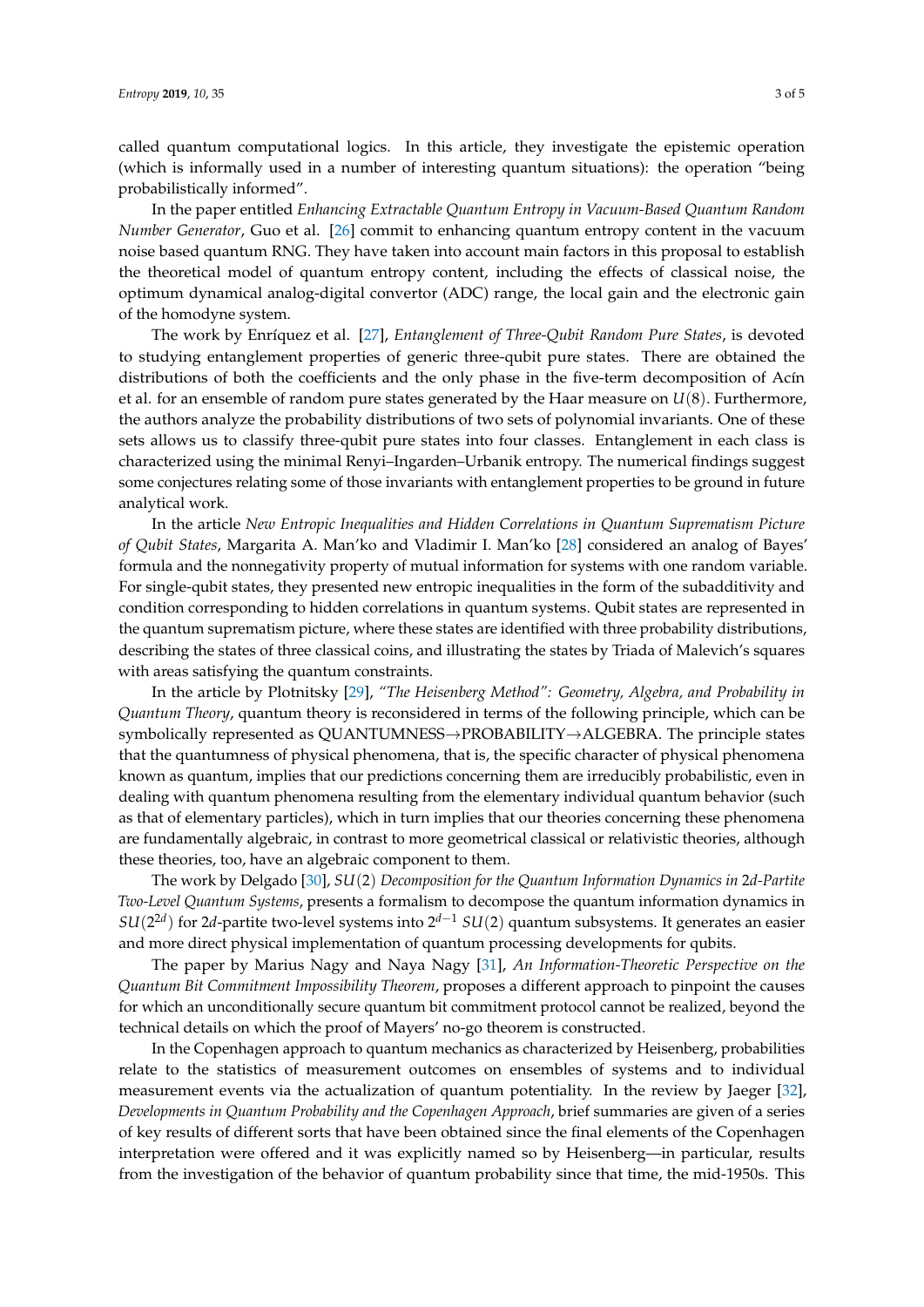review shows that these developments have increased the value to physics of notions characterizing the approach which were previously either less precise or mainly symbolic in character, including complementarity, indeterminism, and unsharpness.

A new way of orthogonalizing ensembles of vectors by "lifting" them to higher dimensions is introduced by Havlicek and Svozil [\[33\]](#page-4-22) entitled *Dimensional Lifting through the Generalized Gram-Schmidt Process*. This method can potentially be utilized for solving quantum decision and computing problems.

Recently the mathematical formalism and methodology of quantum theory started to be widely applied outside of physics, especially in psychology, decision making, social and political science (see, e.g., [\[34\]](#page-4-23)). This special issue contains one paper belonging to this area of research, the article of Khrennikov et al. [\[35\]](#page-4-24), *On Interpretational Questions for Quantum-Like Modeling of Social Lasing*. The formalisms of quantum field theory and theory of open quantum systems are applied to modeling socio-political processes on the basis of the social laser model describing *stimulated amplification of social actions.* The main aim of this paper is establishing the socio-psychological interpretations of the quantum notions playing the basic role in lasing modeling.

The article by Paul Ballonoff [\[36\]](#page-4-25), *Paths of Cultural Systems*, is also devoted to applications outside physics, namely to anthropology. A theory of cultural structures predicts the objects observed by anthropologists. A viable history (defined using pdqs) states how an individual in a population following such history may perform culturally allowed associations, which allows a viable history to continue to survive. The vector states on sets of viable histories identify demographic observables on descent sequences.

We hope that the reader will enjoy the present issue, which will be useful to experts working in all domains of quantum physics and quantum information theory, ranging from experimenters, to theoreticians and philosophers.

The cover of this electronic book was created by Renate Quehenberg and the editors would like to thank her for the graphical contribution to this special issue.

**Acknowledgments:** We express our thanks to the authors of the above contributions, and to the journal *Entropy* and MDPI for their support during this work.

**Conflicts of Interest:** The authors declare no conflict of interest.

## **References**

- <span id="page-3-0"></span>1. Khrennikov, A.; Weihs, G. Preface of the special issue Quantum foundations: Theory and experiment. *Found. Phys.* **2012**, *42*, 721–724. [\[CrossRef\]](http://dx.doi.org/10.1007/s10701-012-9644-x)
- 2. Bengtsson, I.; Khrennikov, A. Preface. *Found. Phys.* **2011**, *41*, 281–281. [\[CrossRef\]](http://dx.doi.org/10.1007/s10701-010-9524-1)
- 3. D'Ariano, G.M.; Jaeger, G.; Khrennikov, A.; Plotnitsky, A. Preface of the special issue Quantum theory: Advances and problems. *Phys. Scr.* **2014**, *T163*, 010301.
- 4. Khrennikov, A.; de Raedt, H.; Plotnitsky, A.; Polyakov, S. Preface of the special issue Probing the limits of quantum mechanics: Theory and experiment, Volume 1. *Found. Phys.* **2015**, *45*, 707–710; doi:10.1007/s10701-015-9911-8. [\[CrossRef\]](http://dx.doi.org/10.1007/s10701-015-9911-8)
- <span id="page-3-1"></span>5. Khrennikov, A.; de Raedt, H.; Plotnitsky, A.; Polyakov, S. Preface of the special issue Probing the limits of quantum mechanics: Theory and experiment, Volume 2. *Found. Phys.* **2015**, doi:10.1007/s10701-015-9950-1. [\[CrossRef\]](http://dx.doi.org/10.1007/s10701-015-9950-1)
- <span id="page-3-2"></span>6. Von Schweidler, E. *Über Schwankungen der Radioaktiven Umwandlung*; H. Dunod & E. Pinat: Paris, France, 1906; pp. 1–3. (In German)
- <span id="page-3-3"></span>7. Hiebert, E.N. Common frontiers of the exact sciences and the humanities. *Phys. Perspect.* **2000**, *2*, 6–29. [\[CrossRef\]](http://dx.doi.org/10.1007/s000160050034)
- <span id="page-3-4"></span>8. Stöltzner, M., Vienna indeterminism: Mach, Boltzmann, Exner. *Synthese* **1999**, *119*, 85–111. [\[CrossRef\]](http://dx.doi.org/10.1023/A:1005243320885)
- <span id="page-3-5"></span>9. Exner, F.S. *Über Gesetze in Naturwissenschaft und Humanistik: Inaugurationsrede Gehalten am 15. Oktober 1908*; A. Hölder: Wien, Austria, 2016.
- <span id="page-3-6"></span>10. Exner, F.S. *Vorlesungen über die Physikalischen Grundlagen der Naturwissenschaften*; F. Deuticke: Leipzig und Wien, Germany, 1922.